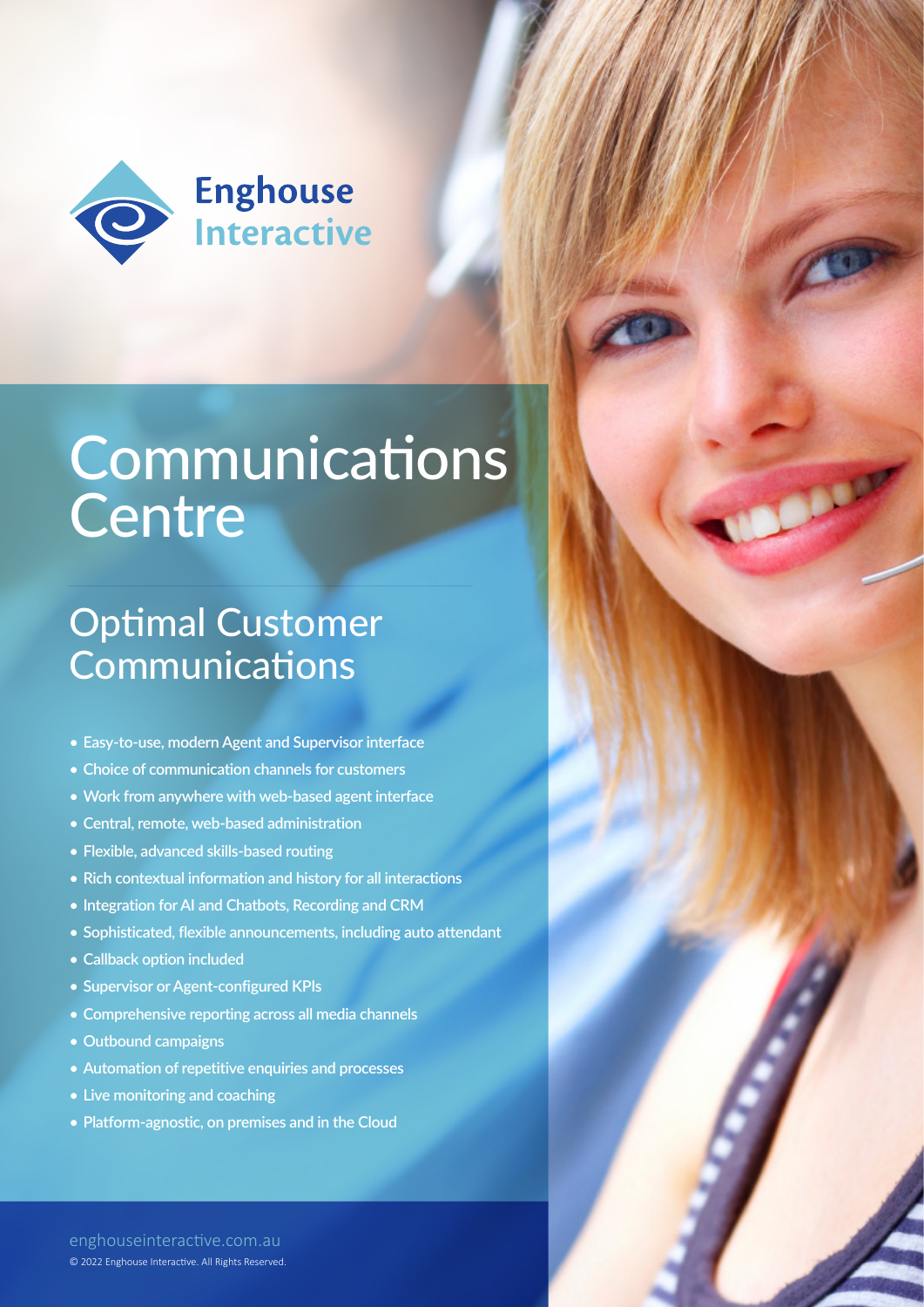

Create an environment where all interactions are handled with insight, and by the right person, the first time — every time. Build a reporting system that helps drive constant improvement. Enghouse Interactive's Communications Centre is a total contact centre solution to help you do just that.

### Modern, Context-Rich, User-Friendly

Today's customers expect to communicate with you whenever they want, from wherever they are, via their preferred channel. Enghouse Communications Centre allows intelligent handling and management of all interaction types in a single, fully-integrated solution with a smart, user-friendly web interface and rich-featured supervisor application that allows threshold and agent KPI setting with enhanced dashboards. Omni-channel queuing and skills-based routing ensure all interactions are identified, prioritised, routed and transacted expertly, first time, every time.

Enghouse Communications Centre is a modular solution that includes omnichannel contact centre, dashboard, operator console, self-service, IVR, post-interaction survey, CRM-integration, artificial intelligence/bot integration, interaction recording (text and screen), quality monitoring – and more! Our range of additional components and integration tools allows you to simply add functionality and scale as requirements and budget dictate.

### Deliver Outstanding Service Across Voice, Chat, Email, Video and more

Ensure every customer receives the same level of service whether they choose to contact you by phone, email, web chat, mobile text (SMS), social media or video – from your website, Facebook page or mobile app. Agents can seamlessly escalate contact channels for greater resolution or deal closing, e.g., from web chat to voice or video. Enghouse Communications Centre's omni-channel queuing lets you route, manage and measure all types of interactions using one workflow engine.

### Augment Agents using AI and Bots

Communications Centre offers integration to both Chat bots and Enghouse's own Voice of the Customer (VoC) solution, Vecko, to handle basic enquries while enhancing more complex interactions.

### Improve First Contact Resolution

By matching agent skills and experience to queues, delivering each interaction to the most appropriately skilled agent available, and attaching complete contextual and historical information to each interaction that's delivered, you ensure customers get the response they need at first point-of-answer.

### Why Choose Enghouse Communications Centre?

- Increase productivity with efficient processing and context, helping resolve more calls more effectively, and in less time.
- Continue to offer customers their choice of communication method, now and as technology evolves, while ensuring service delivery and reporting are consistent across all channels.
- Achieve superior first contact resolution through intelligent skills-based routing and better context for the customer journey.
- Reduce abandonment rates, queues and call times, and keep callers happy by allowing them to lodge a Callback request ("virtual hold") that takes their place in queue.
- Reduce agent attrition by providing the tools they need to achieve targets, minimise stress and expand their capabilities.
- Optimise staff resources with comprehensive reporting and the automation of repetitive enquiries and processes.
- Improve customer satisfaction through real-time interaction monitoring and coaching.
- Ensure compliance and provide conflict resolution with fully integrated interaction recording, along with quality management.
- Create loyal customers by providing agents with the right information, when they need it, to personalise the customer journey and resolve issues more effectively.
- **Communications Centre has tight integration to all key communications technology providers, including Microsoft Teams, and can be deployed in the Cloud or on premises.**
- Be assured of continued access to the very latest technology with Enghouse Interactive. Ask us now about Enghouse's comprehensive CX Portfolio and successful growth strategy.



Enghouse Communications Centre – Call Bar

### Enghouse Communications Centre Learn more at [enghouseinteractive.com.au](https://www.enghouseinteractive.com.au)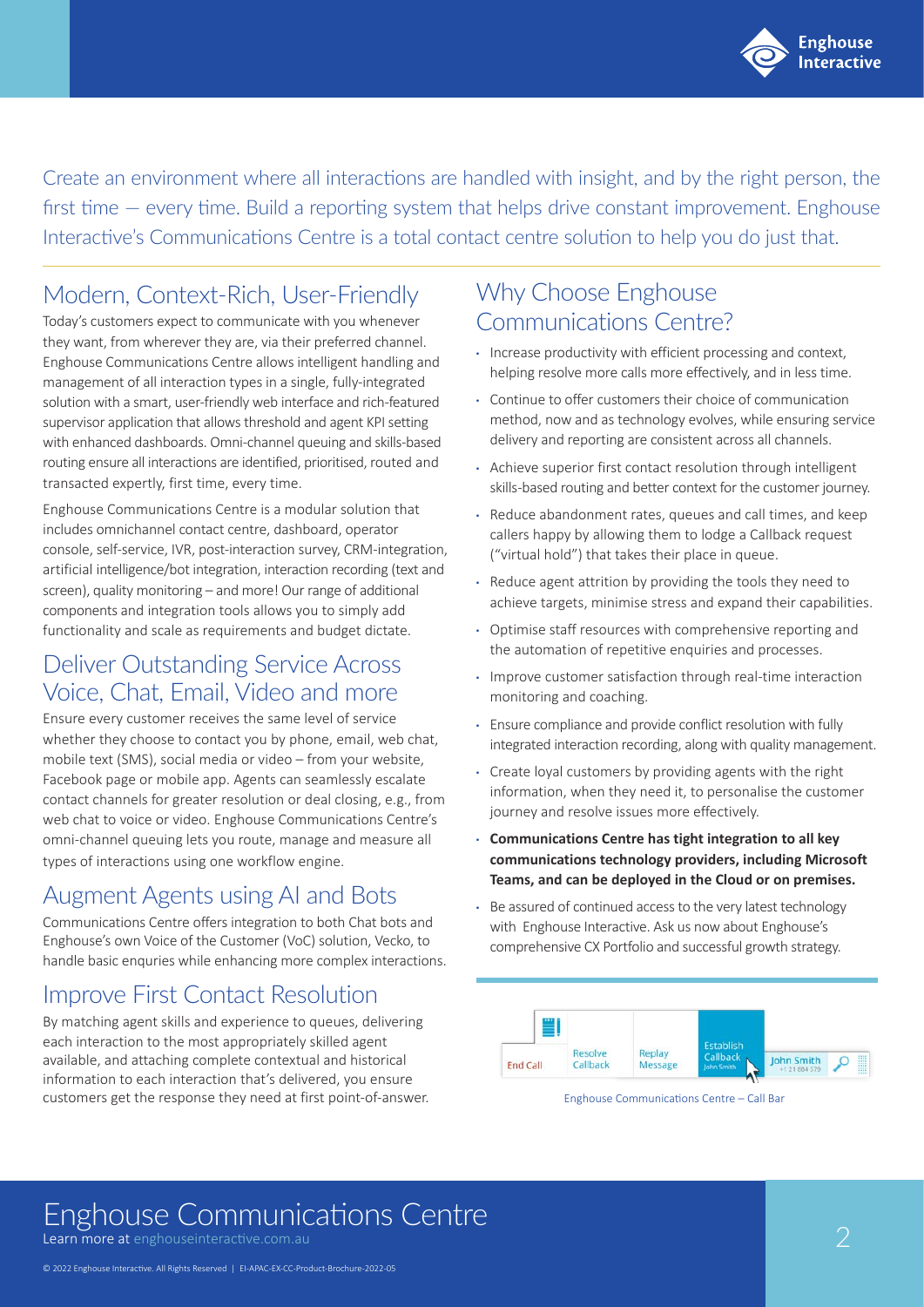

### Agents log in from anywhere, on any device, via a web browser interface

| <b>EnghouseInteractive</b>                                                                                                                                                                                                                             |                                                                                                                                                                                                                                                   | <b>Communications Center TouchPoint</b>                   | Log out of Queues <b>Company</b> Leah Owens : CO O                                                   |
|--------------------------------------------------------------------------------------------------------------------------------------------------------------------------------------------------------------------------------------------------------|---------------------------------------------------------------------------------------------------------------------------------------------------------------------------------------------------------------------------------------------------|-----------------------------------------------------------|------------------------------------------------------------------------------------------------------|
| Logged in to Sales & R&D<br>11 Phone, B Chat, 9 SMS, 10 Email, 4 Others<br>Ы<br>08.00.29                                                                                                                                                               | Take a Break   -<br>Go on Worktime                                                                                                                                                                                                                | <b>A</b> Request Assistance<br><b>Request Interaction</b> |                                                                                                      |
| Interactions                                                                                                                                                                                                                                           | Queues <sup>5</sup> Agents Contacts History<br>Interactions                                                                                                                                                                                       |                                                           |                                                                                                      |
| Wattme 00:33<br>Accept<br>Miki Akiyama<br>Ski Instructor<br>CS Queue                                                                                                                                                                                   | <b>Brittany Johnson</b><br>Sales Director in Sales<br>Marketing Interactive (Newcastle Upon Tune, UK)<br>In the Office - free until 5.00pm<br>$(+44)5468465152$<br>Wrapup<br>Related<br>Active<br>Jimmy Henderson Angela Pleasant<br>To<br>Cc Bcc |                                                           | Add Participant Transfer<br>Complete<br>Connected 0:33                                               |
| Consultation<br>00:33<br>Jimmy Henderson<br>Senior Software Engineer<br>R&D Queue                                                                                                                                                                      |                                                                                                                                                                                                                                                   |                                                           | :<br>22<br>$\bigcirc$ $\uparrow$<br>E<br><b>Phrases</b>                                              |
| <b>Luke Sanders</b><br>е<br>Connected <sup>O</sup><br>From<br>00:33<br>Call Center Agent<br><b>Kylie Landridge</b><br>$\infty$<br>Subjec<br>Landlady<br><b>Kylie Landridge</b><br>$\alpha$<br>Landlady<br>· Please check it, thanks!<br>$\mathbb B$ Di |                                                                                                                                                                                                                                                   | <b>B Aa</b>                                               | All Templates<br>$\sim$<br>×<br>Q Search Text                                                        |
|                                                                                                                                                                                                                                                        | Lauren Ipsum<br>· Senior Test Analyst<br>Lato<br>Hi there Brittany!                                                                                                                                                                               | hment.misc<br><b>E</b> Download all                       | First greeting                                                                                       |
| Connected O<br>00:33<br>Lauren Ipsum<br>Ø<br>Senior Test Analyst<br>EC.                                                                                                                                                                                |                                                                                                                                                                                                                                                   |                                                           | In a meeting<br>Bye                                                                                  |
| · Hello, please check out my message yesterd<br>Composing<br>00:33<br><b>Brittany Johnson</b><br>$\infty$<br>Sales Director<br>Sales                                                                                                                   | As of today, we have looked into your case and I was informed that it has been resolved.<br>If you need anything at all please don't hesitate to reach out!<br>Cheers,<br>Leah                                                                    |                                                           | First greeting<br>Hi, Good day! My name is Leah Organa. Let me assist you with all<br>your requests. |
|                                                                                                                                                                                                                                                        |                                                                                                                                                                                                                                                   |                                                           |                                                                                                      |

#### Enghouse Communications Centre – TouchPoint web user interface with open email interaction window

### Leverage the Power of CRM

Automatically popping the relevant Customer Relationship Management (CRM) screen for any recognised contact interaction that an agent is working with, is estimated to save an average of 15 seconds per call, when the alternative is for the agent to search and locate the contact manually. This time-saving empowers your agents to offer a significantly superior level of service that enhances their own job satisfaction as well as the customer experience.

Enghouse Communications Centre can be configured to identify customers via their calling line number or email address, or require them to enter an account number or PIN ID, which can be validated by the system before processing.

Enghouse Communications Centre offers integration with the top global CRMs including Microsoft Dynamics, Salesforce and SAP, among others, using Enghouse's CRM Connector.



"I have nothing but admiration for the service and support we get from Enghouse. We have had a long association with Enghouse and we have always loved how the Enghouse team is so passionate and responsive in helping us grow with the tools they provide. It's a huge benefit for us too, that the full Enghouse portfolio has so much potential for our future growth."

**– Bruce Horsefield, Manager Customer and Business Support at Greater Wellington Regional Council**

### Enghouse Communications Centre

Learn more at [enghouseinteractive.com.au](https://www.enghouseinteractive.com.au)